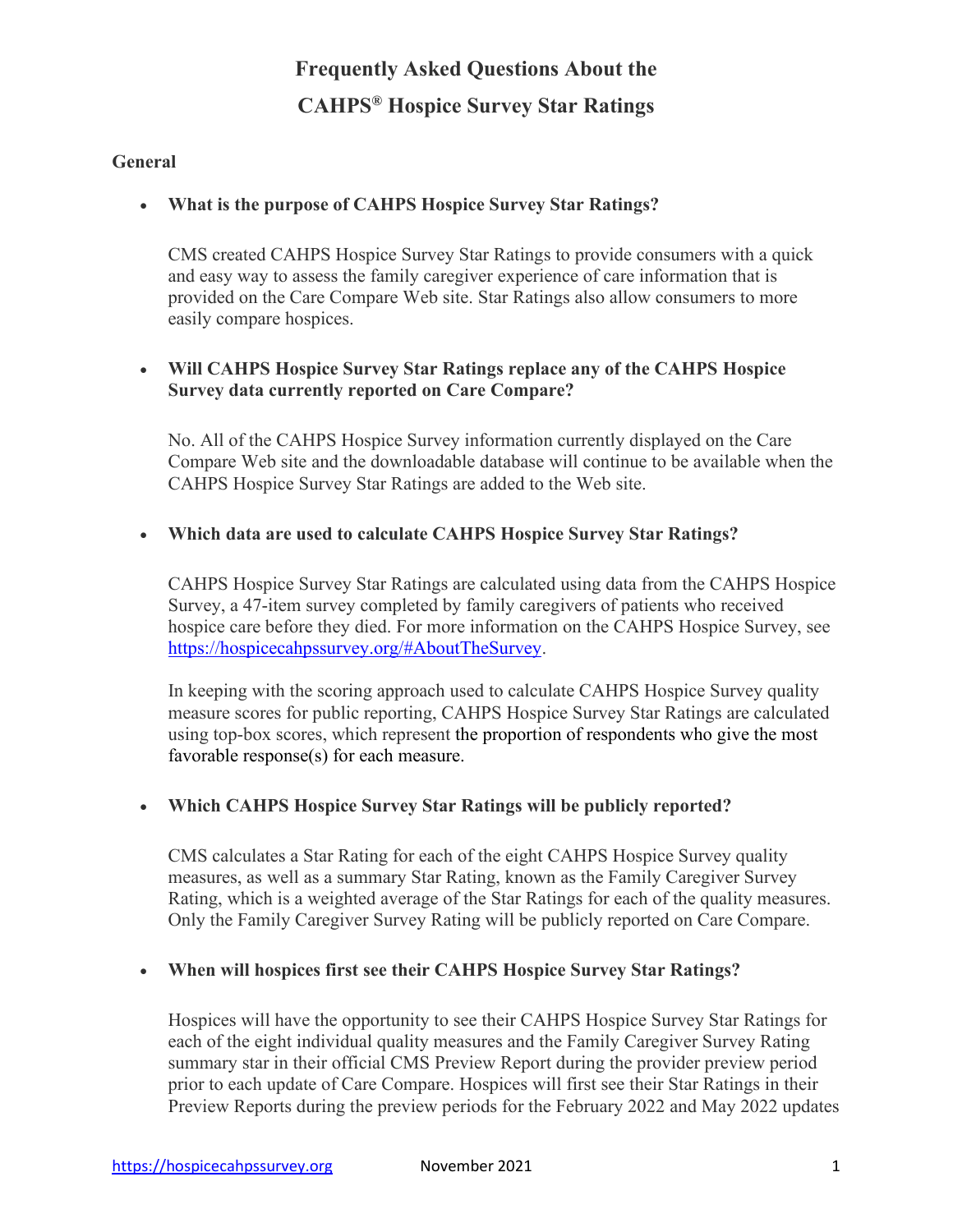of Care Compare. This will be a "dry run." CAHPS Hospice Survey Star Ratings will not be publicly reported in February or May 2022. CAHPS Hospice Survey Star Ratings will be publicly reported for the first time in August 2022.

### • **How often will CAHPS Hospice Survey Star Ratings be updated?**

CMS plans to update CAHPS Hospice Survey Star Ratings every other quarter (i.e., every six months). The first public reporting of the CAHPS Hospice Survey Star Ratings in August 2022 will be based on data for decedents who received hospice care between April 1, 2019 and December 31, 2019 and July 1, 2020 and September 30, 2021 (excluding data from January through June 2020 due to the public health emergency). CAHPS Hospice Survey Star Ratings, including the cut points between stars, will be recalculated every other quarter rather than every quarter to allow for stable estimation of the cut points.

#### **Hospice Eligibility**

- **For which hospices will the Family Caregiver Survey Rating summary star be publicly reported?**
- A Family Caregiver Summary Rating summary star will be publicly reported only for those hospices that are eligible for public reporting on the Care Compare Web site. In addition, a hospice must have at least 75 respondents (completed questionnaires) in the eight-quarter Star Rating reporting period to receive a Star Rating for that reporting period. Star Ratings will not be calculated or publicly reported for hospices with fewer than 75 respondents; however, their measure scores may be used to determine Star Ratings cut points and may be publicly reported on Care Compare.

### • **Why is it necessary to have at least 75 respondents to receive a Family Caregiver Survey Rating?**

A Family Caregiver Survey Rating summary star based on fewer than 75 respondents does not have the required statistical reliability to distinguish between hospices' performance.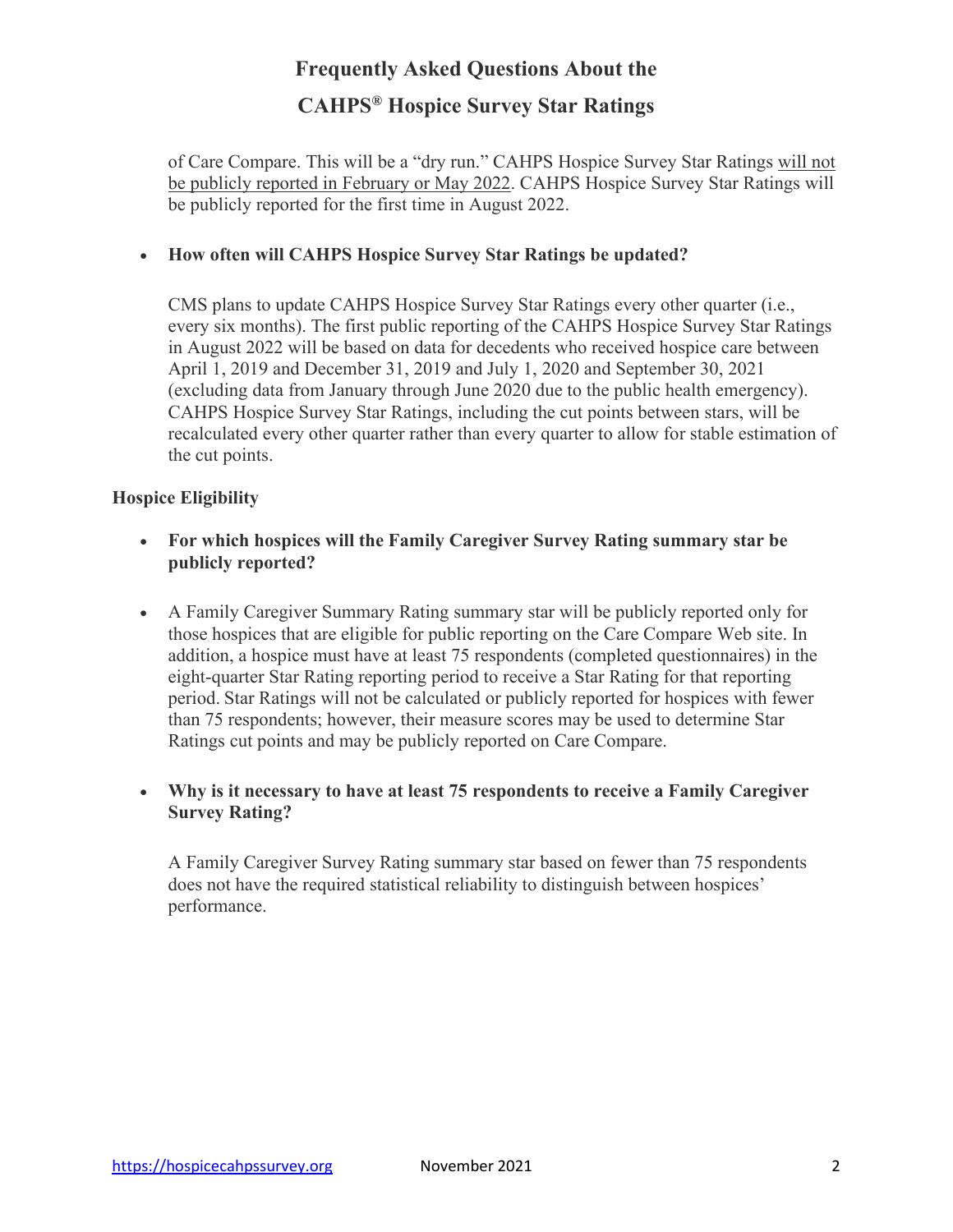### **Methodology of CAHPS Hospice Survey Star Ratings**

### • **How are CAHPS Hospice Survey Star Ratings assigned?**

Calculating CAHPS Hospice Survey Star Ratings is a multistep process.

- 1. CAHPS Hospice Survey responses are converted to top-box scores (scores that reflect the proportion of respondents who gave the most favorable response(s)) and then adjusted for case mix and mode of survey administration.
- 2. The eight quarters of data are split into four six-month (or two-quarter) periods of time. Within each six-month period:
	- a. Hospice-level measure scores are calculated as the weighted average of scores in each included quarter.
	- b. For each measure:
		- i. Cut points between adjacent star ratings one to five are assigned based on a clustering algorithm. Only hospices meeting a minimum sample size criterion are used in the clustering algorithm for stability.
		- ii. An adjustment factor is calculated that accounts for the difference in mean scores between these larger hospices and all hospices projected to have publicly reported measure scores.
- 3. The cut points and adjustment factors are averaged across the four six-month periods, and the mean adjustment factor is used to adjust the mean cut points. The adjusted cut points are applied to the eight-quarter CAHPS Hospice Survey measure scores to determine Star Ratings for each of the eight CAHPS Hospice Survey quality measures.
- 4. A summary Star Rating, known as the Family Caregiver Survey Rating, is calculated as a weighted average of the Star Ratings for each of the eight CAHPS Hospice Survey quality measures.

For more details, and examples of these calculations, please see the Technical Notes for CAHPS Hospice Survey Star Ratings available at [https://hospicecahpssurvey.org/en/](https://hospicecahpssurvey.org/en/public-reporting/scoring-and-analysis/) [public-reporting/scoring-and-analysis/](https://hospicecahpssurvey.org/en/public-reporting/scoring-and-analysis/).

#### • **Why does the number of hospices receiving five stars differ from one Star Rating reporting period to the next?**

CAHPS Hospice Survey Star Ratings are assigned in a way that minimizes differences *within* star groups and maximizes differences *between* star groups. The clustering algorithm empirically determines the number of hospices in each Star Rating category. CMS does not force a certain percentage or number of hospices into a specified Star Rating category.